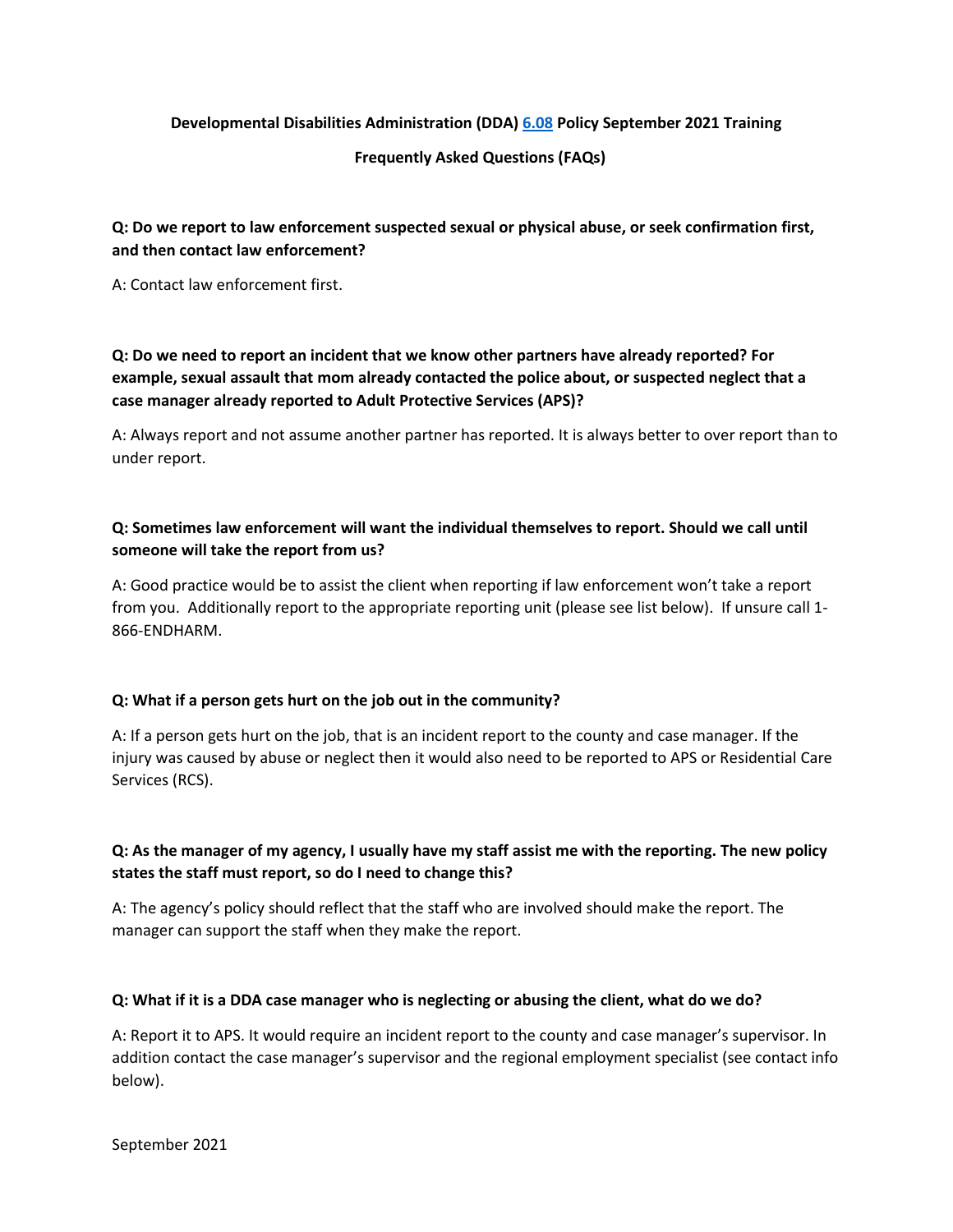### **Q: How often do the DDA regional contact numbers get updated?**

A: Please connect with your regional employment specialist for the latest list (see contact info below).

### **Q: Can you talk more about the "missing" aspect? Missing for how long, anything over an hour?**

A: It is based on the risk to the client and what the client's support needs are. When in doubt, report. Missing clients are reported to law enforcement.

### **Q: Do we still need to report the death of a client outside of county service hours, just not within one hour?**

A: Death of a client outside service hours is no longer reportable unless there is suspected abuse or neglect.

### **Q: What if a client tells you they have an infection and they refuse to go to a doctor?**

A: Report to APS for self-neglect, follow up with the client's support network and case manager to see what can be done to get the client to the doctor. DDA has nurses that can go to the client's home.

**Q: What if a client reports hearing voices and weeps uncontrollably on the job and the employment agency is notified? Is that a reporting event to someone besides that person's immediate supports? When I queried the parent about it, she/he indicated the client was not on any medication.** 

A: Contact the client's support network and Case Manager if there is reason to suspect abuse/neglect then a report to the appropriate authority.

### **Q: Is there a reporting form that's different from the company incident report?**

A: There is a form attached to DDA Policy 6.08, but you can use your own company incident report as long as it has all the components outlined in the policy.

# **Q: What about a client whose employer is concerned that she is getting taken advantage of (i.e. finances, childcare, etc..) at home? Reporting was done for this and nothing of concern was found, but her employer is still voicing concerns.**

A: If there is another incident or any new concerns raised, a second report to the appropriate reporting unit should be made.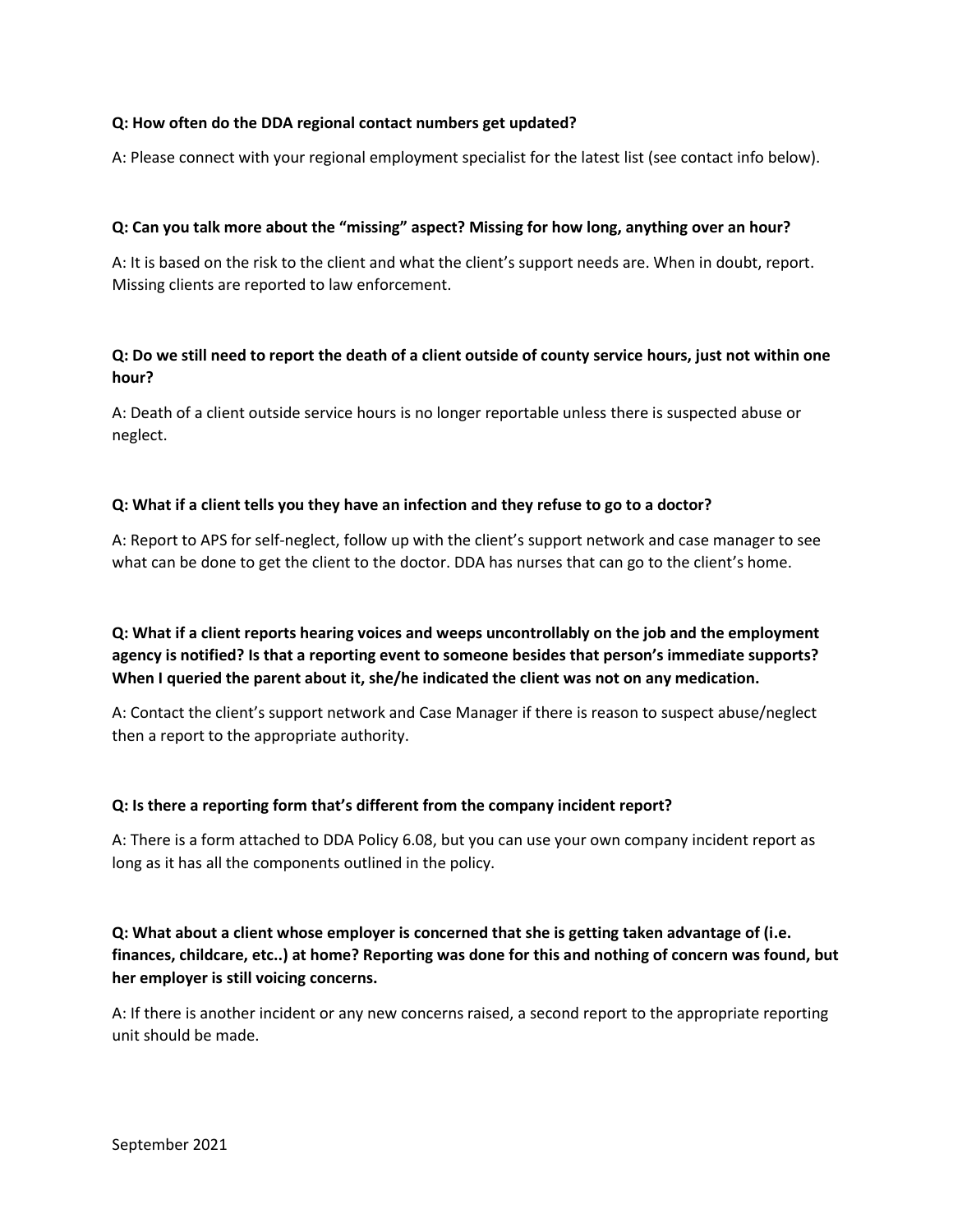### **Q: I have hesitated to report what I have thought of as someone not being treated well by a significant other. Does a report given and proved false reflect badly on the individual?**

A: It does not reflect badly on the individual when a report is investigated, and unfounded.

## **Q: Will you share the timeline for conducting an internal investigation? How will we know that staff must be pulled from shift and then able to return to work?**

A: As soon as you know the staff member is the alleged perpetrator, that individual should no longer work with clients. The staff member may return to work after the investigative agency has made a determination. Employment and day agencies should hold off on an internal investigation until the investigative agency has made a determination.

# **Q: Two questions on training for staff related to identifying incidents: We have staff watch a Wise video that covers these topics as part of onboarding. Is this sufficient? Do staff need to do this annually or is just during onboarding okay?**

A: Yes, this is sufficient. Best practice is for staff to do this training annually, or if any updates are made to the policy.

# **Q: I have a client who I do not feel can live successfully on her own. I know everyone has a choice, but I see this client digging a hole for herself, trusting the wrong people, letting her helpers go, etc. I have told her DDA case manager. Is that all that can be done?**

A: If you feel that the client is being exploited by someone or experiencing self-neglect, report to APS and do an incident report to DDA. Continue to report to APS when new incidents occur.

# **Q: When does our internal policy need to be created on DDA Policy 6.08, as well as our training program?**

A: We would expect changes in DDA Policy 6.08 to be fully implemented within the contract year.

## **Q: What is the disclosure guidance for guardians regarding mandated reporting? Sometimes providers may need to report an incident that involves a guardian.**

A: If the guardian is the perpetrator, we would not need to inform them. We would inform them if they were not the perpetrator.

# **Q: If I fire a staff person due to incompetence, is there a way to ensure they go on a do-not-rehire list? I have reported and fired the staff, but it seems without verifiable neglect or criminal history people**